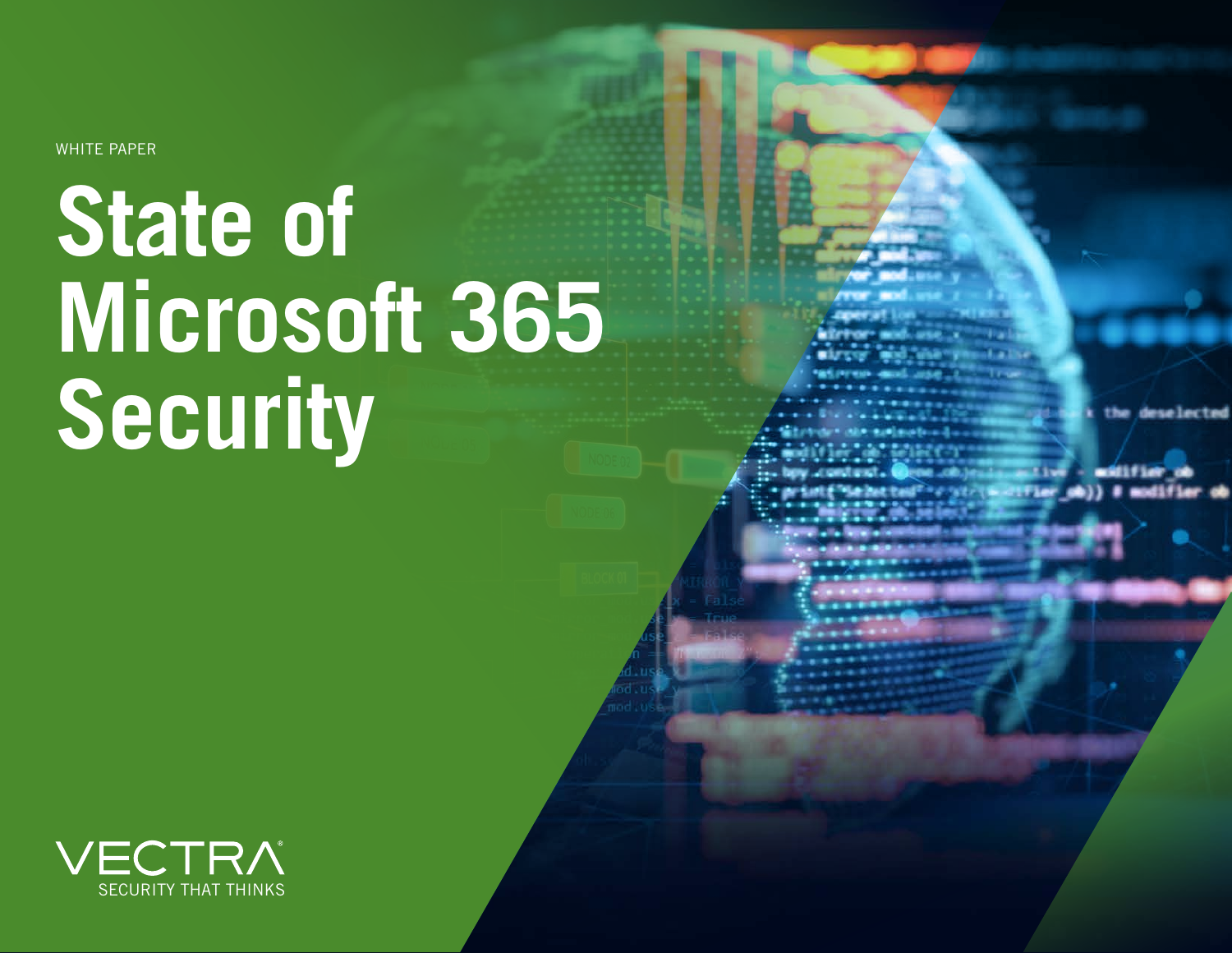#### TABLE OF CONTENTS

#### **Overview**

The rapid increase in the use of Microsoft's cloud services has occurred without appropriate security governance, policies and controls in most cases. This has resulted in attackers turning their attention to Microsoft 365 (M365) as a primary attack point for everything from industrial espionage<sup>i</sup>, ransomware delivery<sup>ii</sup>, and interruption of military operations<sup>iii</sup>.

## The absence of a centralized, scalable and objective view of M365 security can overwhelm security teams.

The M365 platform does provide unparalleled capabilities for collaboration, and enterprises around the world have come to depend on Exchange Online, OneDrive and Teams as critical platforms to keep their businesses running. [Research](https://www.microsoft.com/investor/reports/ar21/index.html) in 2021 suggests that over 80% of enterprises rely on at least one component of Microsoft's 365 platform. Whether it's just a simple Azure Active Directory synchronization to enable Office 365 licensing, Exchange Online for messaging, or Teams for collaboration and meetingsiv. However, with thousands of settings available to configure for each user, security teams can be overwhelmed due to the lack of a centralized, scalable and objective view of security within M365.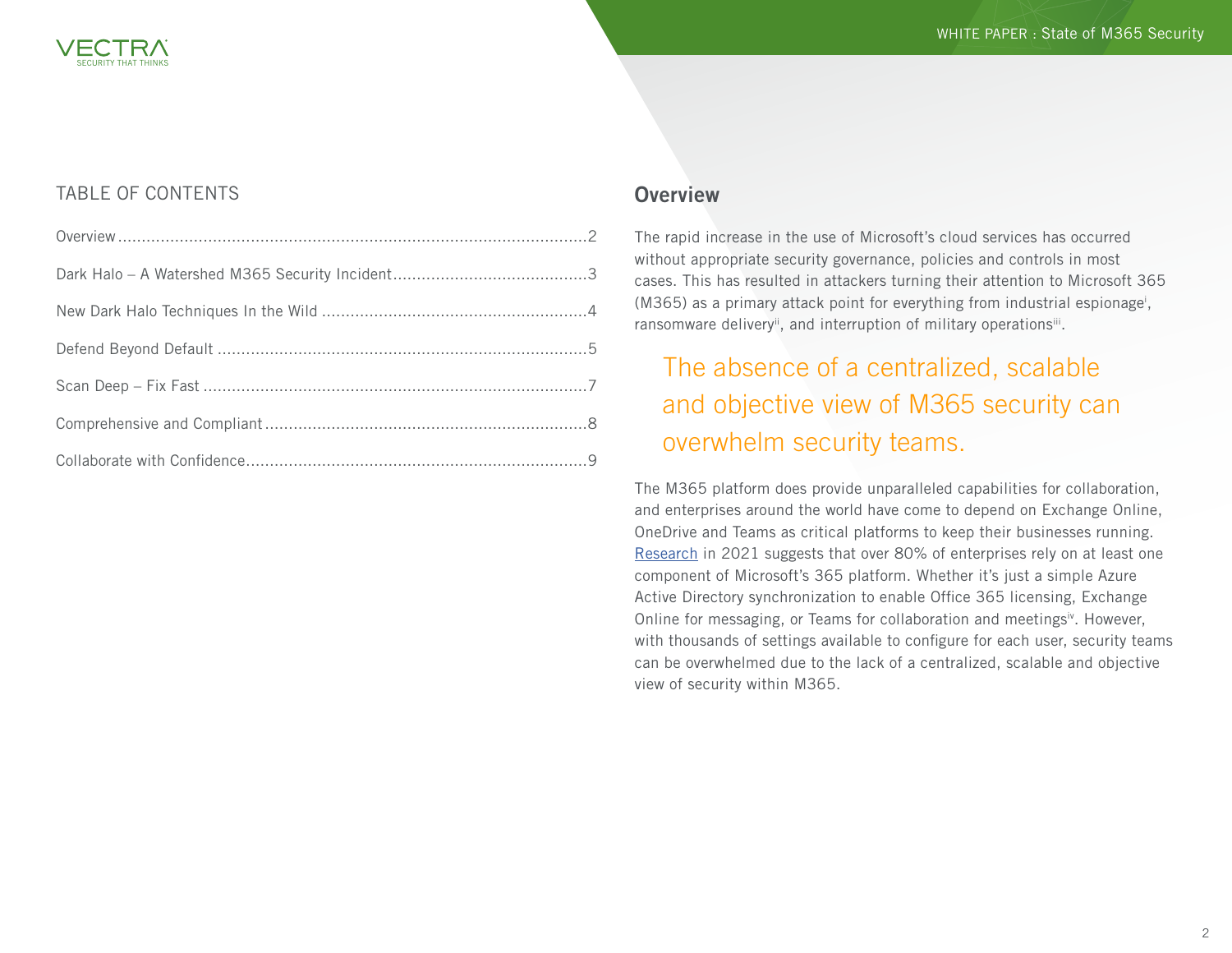#### Dark Halo – A Watershed M365 Security Incident

The first M365 security incident to grab the attention of security leaders at a global scale was the Dark Halo campaign which made headlines in December 2020<sup>°</sup>. Dark Halo was a set of attack techniques that piggybacked on the [Solar Winds](https://www.solarwinds.com/sa-overview/securityadvisory/faq) supply chain compromise, where federated identity credentials were stolen from on-premises identity platforms such as Okta, Duo and Active Directory Federated Services<sup>vi</sup>. The APT29<sup>vii</sup> crew used compromised privileged federated identity credentials to burrow into target organizations' M365 platform to gain unauthorized access to user identities and sensitive data.



Once the attackers had administrative privileges within the target's M365 tenant, they ran a playbook to use M365 services as part of their campaign. Using PowerShell, the attackers' tactics ranged across MITRE ATT&CK Framework techniquesviller. An example of how these techniques were used against a US Civilian Government Department to gain unauthorized access to material information relating to the US Government's response to the COVID-19 pandemic include:

- Initial Access Exchange Administrator's credentials cloned by harvesting Duo MFA Authentication Server API keys and issuing authentication tokens that appeared legitimate to the target's M365 Exchange Administration portal
- **Defense Evasion** Disabling of key auditing and logging settings for Exchange Online Admins and material users' mailboxes within the M365 tenant
- Credential Access Creation of an Exchange Online Admin user for the Attackers' use
- Collection Enabling of legacy email protocols (such as IMAP) to allow the Attackers to gain access to mailboxes in near real-time without requiring MFA
- **Exfiltration** Creation of Power Automate flows to exfiltrate data on a scheduled basis to bypass DLP policies within the M365 tenant

The net result of these activities was the loss of material information relating to the US Government's COVID-19 response policyix.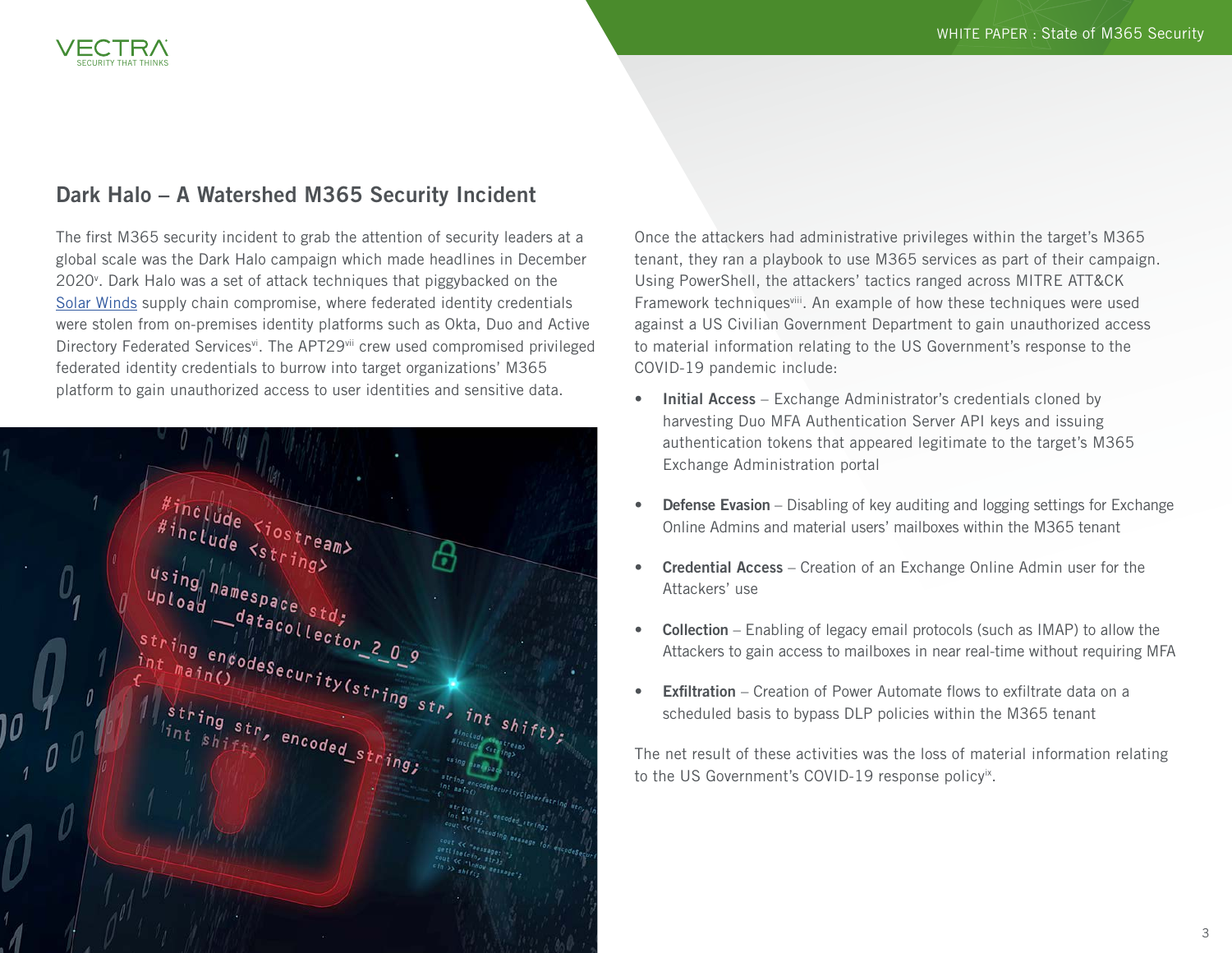

#### New Dark Halo Techniques In the Wild

In early 2021, the effects of the Hafnium campaign made the news and most organizations focused on the impact that the malware had within onpremises Exchange Servers. In research Vectra conducted with [Jake Williams,](https://www.linkedin.com/in/jacob-williams-77938a16/) Executive Director of Cyber Threat Intelligence at SCYTHE, the use of Hafnium exploits are to gain access to Exchange on-premises and then pivot into M365 tenants. This attack pattern was identified among organizations relying on hybrid Exchange architectures.

The attacks would begin with exploiting the Outlook Web Access vulnerability, elevating privilege on the Exchange Server, scraping credentials from that environment and then using those credentials to connect to M365. Once within M365, the attackers could then use techniques associated with Dark Halo campaigns to evade detection and expand unauthorized access to Azure AD identities and data stored within M365.

By late 2021, another global attack campaign, Nobelium, had impacted tens of thousands of additional M365 customers.

As with any cyberweapon, the techniques originally unleashed by the APT29 group rapidly proliferated to being used by even the least-sophisticated ransomware groups. They have now been used to compromise hundreds of thousands of organizations' M365 tenants around the world. Combined with the Hafnium and Nobelium techniques, there are very few M365 customers who have NOT been impacted in some way by these attacks.



Unfortunately, the vast majority of organizations have relied on the default settings within M365 within their tenants. As has been proven by the scale of the exploits seen over the last 2 years, these default settings are not enough to protect against these rapidly evolving attacks.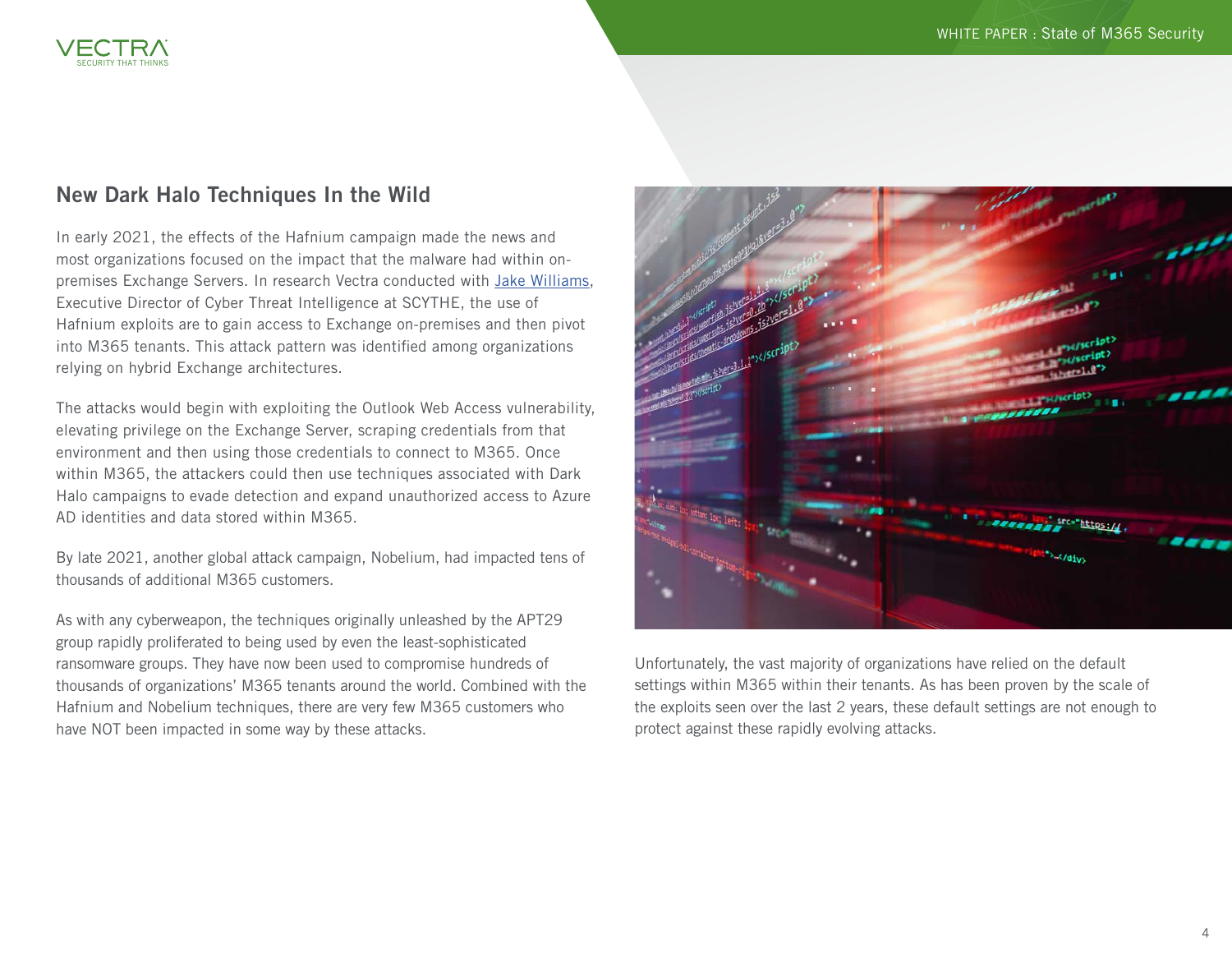#### Defend Beyond Default

Just as you would not keep the same keys as the previous renters of an apartment, why would organizations rely on the default settings for the most critical of business tools? Part of the reason why organizations have left these default settings in place is due to the extraordinary complexity of the M365 platform, the obscurity of M365 security settings documentation and the lack of technically-skilled staff to manage these settings at scale.

In research conducted by Vectra, we have identified over 7,500 potential settings within even the middle-of-the-road E3 [license](https://www.microsoft.com/en-us/microsoft-365/enterprise/e3?activetab=pivot:overviewtab) of M365. Organizations with E5 licenses have significantly more settings to manageper-user. Some of these settings are trivial from a security perspective, such as whether a user has selected to view OneNote in Dark Mode<sup>x</sup>. Others such as enabling Azure Active Directory to generate or rely on legacy SAML tokens can create significant security exposure within your tenantxi.

| <b>27</b> Windows PowerShell                                                                                                                                                                                            |                                                                                                                                                                                                                                                    | п                                                                                                                        |
|-------------------------------------------------------------------------------------------------------------------------------------------------------------------------------------------------------------------------|----------------------------------------------------------------------------------------------------------------------------------------------------------------------------------------------------------------------------------------------------|--------------------------------------------------------------------------------------------------------------------------|
| Get-CASMailbox<br>Get-Mailbox<br>Get-MailboxFolderPermission<br>Get-MailboxFolderStatistics<br>Get-MailboxPermission<br>Get-MailboxStatistics<br>Get-MobileDeviceStatistics<br>Get-Recipient<br>Get-RecipientPermission | Get-EXOCASMailbox<br>Get-EXOMailbox<br>Get-EXOMailboxFolderPermission<br>Get-EXOMailboxFolderStatistics<br>Get-FXOMailboxPermission<br>Get-FXOMailboxStatistics<br>Get-EXOMobileDeviceStatistics<br>Get-EXORecipient<br>Get-EXORecipientPermission |                                                                                                                          |
| To get additional information, run: Get-Help Connect-ExchangeOnline or check https://aka.ms/exops-docs                                                                                                                  |                                                                                                                                                                                                                                                    |                                                                                                                          |
| the module, contact Microsoft support. Don't use the feedback alias for problems or support issues.                                                                                                                     |                                                                                                                                                                                                                                                    | Send your product improvement suggestions and feedback to exocmdletpreview@service.microsoft.com. For issues related to  |
| ble cmdlets.<br>old Cmdlets                                                                                                                                                                                             | New/Reliable/Faster Cmdlets                                                                                                                                                                                                                        | The module allows access to all existing remote PowerShell (V1) cmdlets in addition to the 9 new, faster, and more relia |
| Get-CASMailbox<br>Get-Mailbox<br>Get-MailboxFolderPermission<br>Get-MailboxFolderStatistics<br>Get-MailboxPermission<br>Get-MailboxStatistics<br>Get-MobileDeviceStatistics<br>Get-Recipient<br>Get-RecipientPermission | Get-EXOCASMailbox<br>Get-FXOMailbox<br>Get-EXOMailboxFolderPermission<br>Get-EXOMailboxFolderStatistics<br>Get-EXOMailboxPermission<br>Get-EXOMailboxStatistics<br>Get-FXOMobileDeviceStatistics<br>Get-EXORecipient<br>Get-EXORecipientPermission |                                                                                                                          |
| To get additional information, run: Get-Help Connect-ExchangeOnline or check https://aka.ms/exops-docs<br>the module, contact Microsoft support. Don't use the feedback alias for problems or support issues.           |                                                                                                                                                                                                                                                    | Send your product improvement suggestions and feedback to exocmdletpreview@service.microsoft.com. For issues related to  |

Even small organizations with a few hundred M365 users now have to deal with hundreds of thousands of settings on a per-user basis. The sheer scale of the task confronting security teams when it comes to locking down M365 has created a sense of dread among even the best-resourced enterprise security teams. Part of the problem is the fact that it is very difficult to gain full visibility into security settings for each user as PowerShell is the only tool that can be used for wholistic control of settings. Most of the time these settings are buried behind a clunky M365 portal user interface and worse still, not all setting are exposed.

Forcing security teams to use a command-line interface for complex security tasks like threat hunting, material change detection and Indictor of Compromise (IOC) analysis can lead to significant security analyst dissatisfaction and frustration.

| <br><authentication-profile></authentication-profile>           |
|-----------------------------------------------------------------|
|                                                                 |
|                                                                 |
| <entry name="HA-AuthProfile-GroupA"></entry>                    |
| $cm(1ti - factor - auth)$                                       |
| <mfa-enable>no</mfa-enable>                                     |
|                                                                 |
| <method></method>                                               |
| $<$ 1dap $>$                                                    |
| <server-profile>HS-LDAPServer</server-profile>                  |
| <login-attribute>hsTeam</login-attribute>                       |
| $\langle$ /ldap>                                                |
|                                                                 |
| $\langle$ allow-list>                                           |
| $<$ member>all                                                  |
| $\langle$ /allow-list>                                          |
| <username-modifier>%USERINPUT%@%USERDOMAIN%</username-modifier> |
| <user-domain>4@1</user-domain>                                  |
| $\langle$ /entry>                                               |
|                                                                 |
| <certificate></certificate>                                     |
| <entry name="4faredirect"></entry>                              |
| <subject-hash>680d3661</subject-hash>                           |
| <issuer-hash>680d3661</issuer-hash>                             |
| <not-valid-before>Apr 20 15:14:29 2020 GMT</not-valid-before>   |
| $\langle$ issuer>/CN=150.172.202.136 $\langle$ issuer>          |
| <not-valid-after>Apr 20 15:14:29 2021 GMT</not-valid-after>     |
| <common-name>150.172.202.136</common-name>                      |
| <expirv-epoch>1618931669</expirv-epoch>                         |
| <ca>yes</ca>                                                    |
| <subject>/CN=150.172.202.136</subject>                          |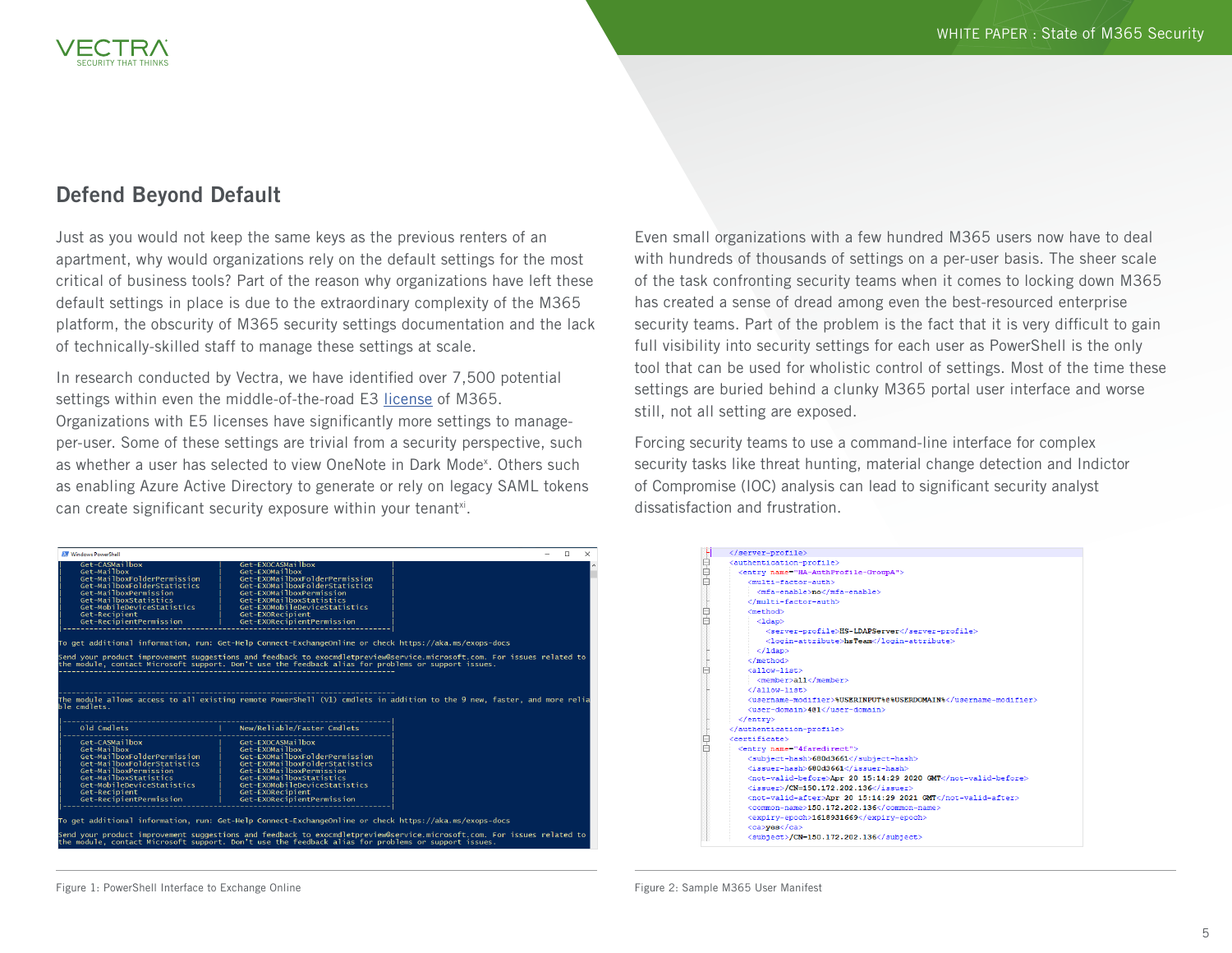

Each user has thousands of configuration options which can be manipulated through PowerShell, and domain expertise in this area is very difficult to come by. Additionally, Microsoft has not released comprehensive administration or security guidance on how to optimize security settings within M365. Forcing security teams to look through mountains of user configuration manifests is not an effective or scalable way to defend an M365 tenant from even lowsophisticated threat actors like miscreants in ransomware gangs.

When security teams begin to dig into the M365 security problem, they rapidly discover that there is no single-view into the security posture of M365 as a whole. In fact, Microsoft still has two completely distinct and separate interfaces that security teams need to monitor for every user, the Graph API and PowerShell Modules within M365<sup>xii</sup>. While Microsoft has created the



Figure 3: Conditional Access Sample Flow

Defender suite of tools and services such as the Microsoft Secure Score, in many cases these recommendations are designed to motivate an organization to upgrade their Microsoft license instead of optimizing the security settings that can be configured within their existing license entitlement.

For example, the Microsoft Secure Score<sup>xiii</sup> only checks 23 configuration settings within an M365 environment, and many of those are only evaluated at a global tenant level, not from a per-user or per-mailbox perspective. The Secure Score does not have the option to enable for material change detection, nor does it provide the capability to model conditional access policies to evaluate the actual effective settings versus what an M365 administrator perceives as the policy that has been configured.

The complexities of Conditional Access<sup>xiv</sup> can vex even the best M365 administrators, this is due to the fact that the most-permissive policy is the effective policy for a user. For example, in a case where a security team has configured a conditional access policy to block the use of legacy email protocols like IMAP, it is configured for 'all users' in the tenant. A knowledgeable attacker can create a Conditional Access policy which enables IMAP for the CEO's and CFO's mailboxes, those two users' accounts are now vulnerable to MFA bypass, as IMAP only requires the simple combination of a username and password via basic authentication.

The M365 PowerShell Module integrations within Vectra Protect facilitate the only scan specifically designed for managing the complexities of Conditional Access policies within Azure AD to uncover identity vulnerabilities in cloud tools and connections.

The complexities of M365 combined with the lack of documentation and security team expertise creates a fog around M365 security for most organizations. Analysis paralysis would be the best label for what thousands of organizations are dealing with today for M365 security. Any security leader understands the criticality of M365 to their business, but very few have a comprehensive strategy to take effective action.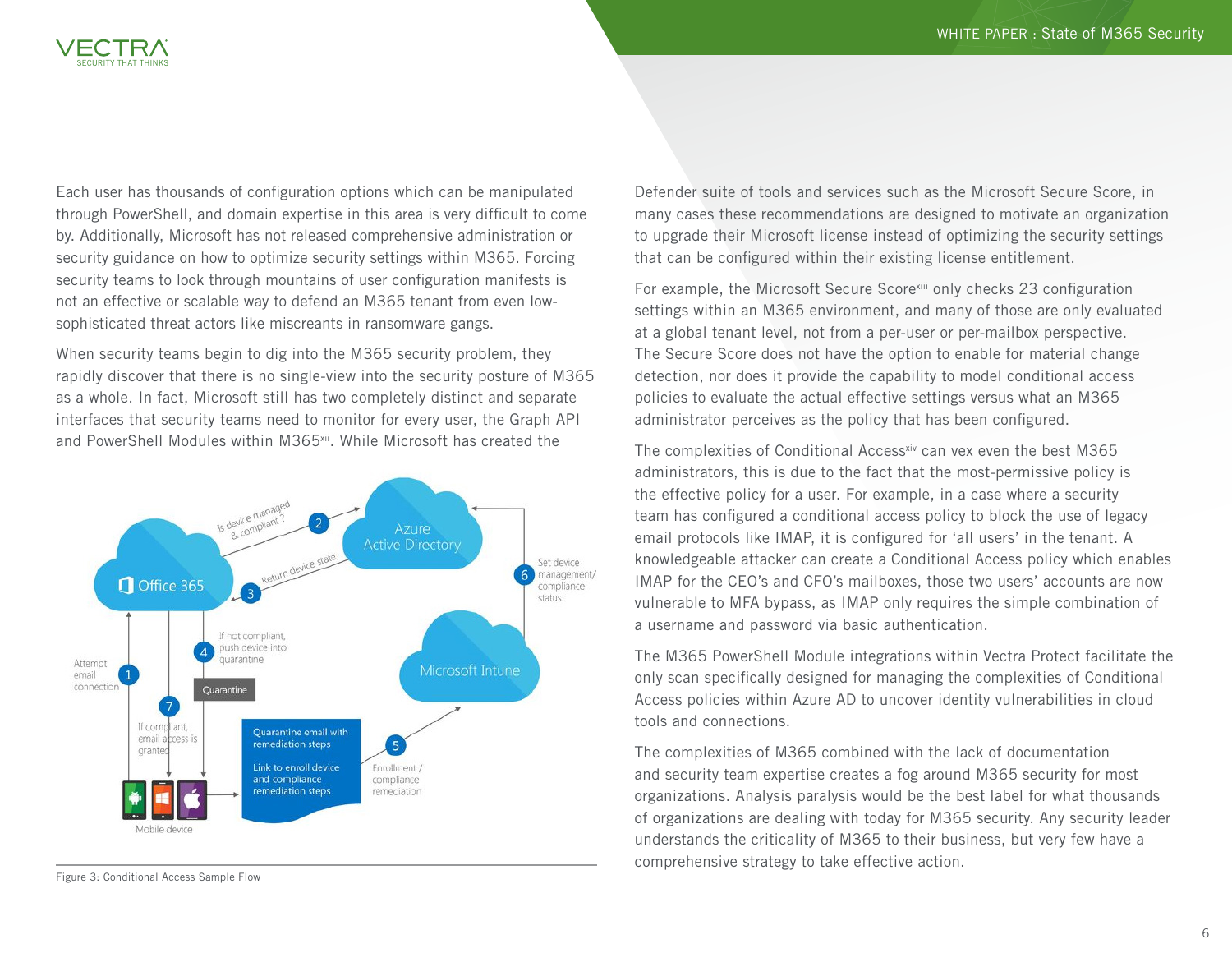### Scan Deep – Fix Fast

Cloud-based tools are essential for remote and hybrid work environments, but the on-premises approach to security and access management is no longer adequate. For example, most vulnerability management programs do not include scanning the infrastructure as code that exists on a per-user basis within the M365 cloud. Only Vectra has developed a security scan engine that is capable of enumerating security settings for users across the Graph API and PowerShell Modules within M365.

This depth of discovery provides security teams with unparalleled visibility into the overall risks associated not only with global M365 settings like those provided by Microsoft Secure Score, but also per-user and per-mailbox vulnerabilities that can be left exposed with M365 default settings. The only way to manage these problems at scale is through the use of posture management tools, like Vectra Protect.



With Vectra Protect, scan deeper and fix faster to bridge the gap between default settings and a truly hardened M365 environment.

Vectra has incorporated the results of over 50,000 hours of research and development of M365 and its security settings, attack paths, security incident root cause analysis and red team activities to produce the first posture management solution designed specifically for Azure Active Directory and the M365 services that ride on top of it. Our multi-stage methodology shows security teams actionable results that previously were available only through costly and time-consuming consulting engagements. Once configured, a Vectra Protect for M365 scan takes just a matter of hours to complete, even for the largest of enterprises and provides a detailed risk assessment of the scanned M365 tenant.

Rather than burying security teams with alert and event overload through a constant stream of data, the Vectra Protect scan engine provides a clear summary report with a prioritized list of mitigation strategies, including granular details about specific user accounts that may have excess privileges, mailboxes that have been configured to allow unauthorized access to emails, SharePoint sites which allow for anonymous access to data and Teams policies which could facilitate data loss, to name a few.

These clearly prioritized findings help security teams move from analysis paralysis to immediate actions that can be accomplished working alongside M365 operations teams. In addition to clear prioritization of findings, Vectra Protect includes specific commands that can be run from PowerShell to scalably address findings as well as step-by-step guidance if M365 administrators want to remediate risks through the M365 admin portals.

With Vectra Protect, scan deeper and fix faster to bridge the gap between default settings and a truly hardened M365 environment. Obtain the full potential of M365 without subjecting your organization to unnecessary risks.

Figure 4: Vectra Protect Multi-Stage Methodology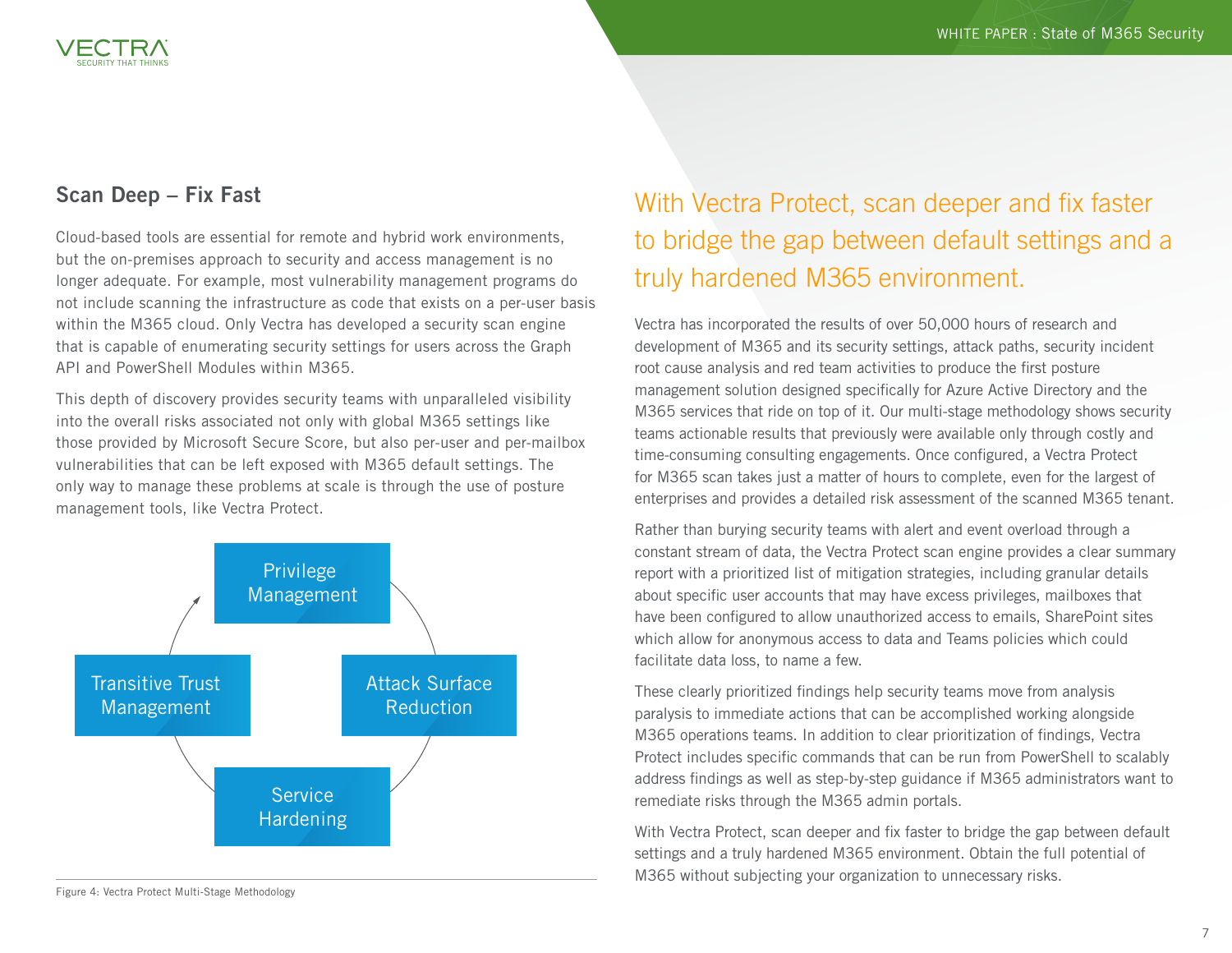

#### Comprehensive and Compliant

Based upon best-in-class automation, every Vectra Protect scan creates an M365 security assessment that is tailored for your business. While there are configurations guides, such as those available from the Center from Internet Security ( $CIS$ )<sup>xv</sup>, they require interpretation and action plans. For large organizations, the development of remediation plans based upon the CIS Benchmark for M365 can take weeks, even months. The Vectra Protect scan automates the creation of remediation plans, reducing the time to develop a plan to a matter of hours. The CIS Benchmark also does not include insights into the operational user impacts for their recommendations. Only the Vectra Protect scan provides visibility into the friction that could be introduced to M365 users if security settings are hardened.

Through the unique combination of security risk impact ratings and user operational impact scoring, technology teams can collaborate to tackle the simplest and highest-impact security settings first, then build remediation approaches to deal with the more complex security issues that could have significant operational impact on users and business processes.

## Vectra Protect enables effective M365 security governance, so security teams can meet and the highest industry standards.

Vectra Protect delivers clear security guidance that enables security teams to build effective M365 security governance approaches like never before. With that security governance in hand, monitoring for drifts and anomalies can be achieved through the use of the Vectra Protect continuous scanning module. Security teams can monitor for material changes within the tenant, which then provides a much higher level of assurance that the identities and data within M365 are continuously protected.



Security teams using Vectra Protect for M365 can provide IT and business leaders with proof that security policies that were developed are actually effective and that the organization is adhering to the highest industry standards for M365 security, exceeding regulatory requirements. Vectra Protect customers can use scan reports in their regulatory compliance reports and include them in cyber insurance questionnaires to prove that M365 security is a priority for the organization.

Auditors trust Vectra as recognized leader in the Microsoft partner ecosystem<sup>xvi</sup>, a member of the exclusive Microsoft Intelligent Security Association (MISA)<sup>xvii</sup> and the only Azure AD scan that has been approved for inclusion in the Azure Marketplacexvii.